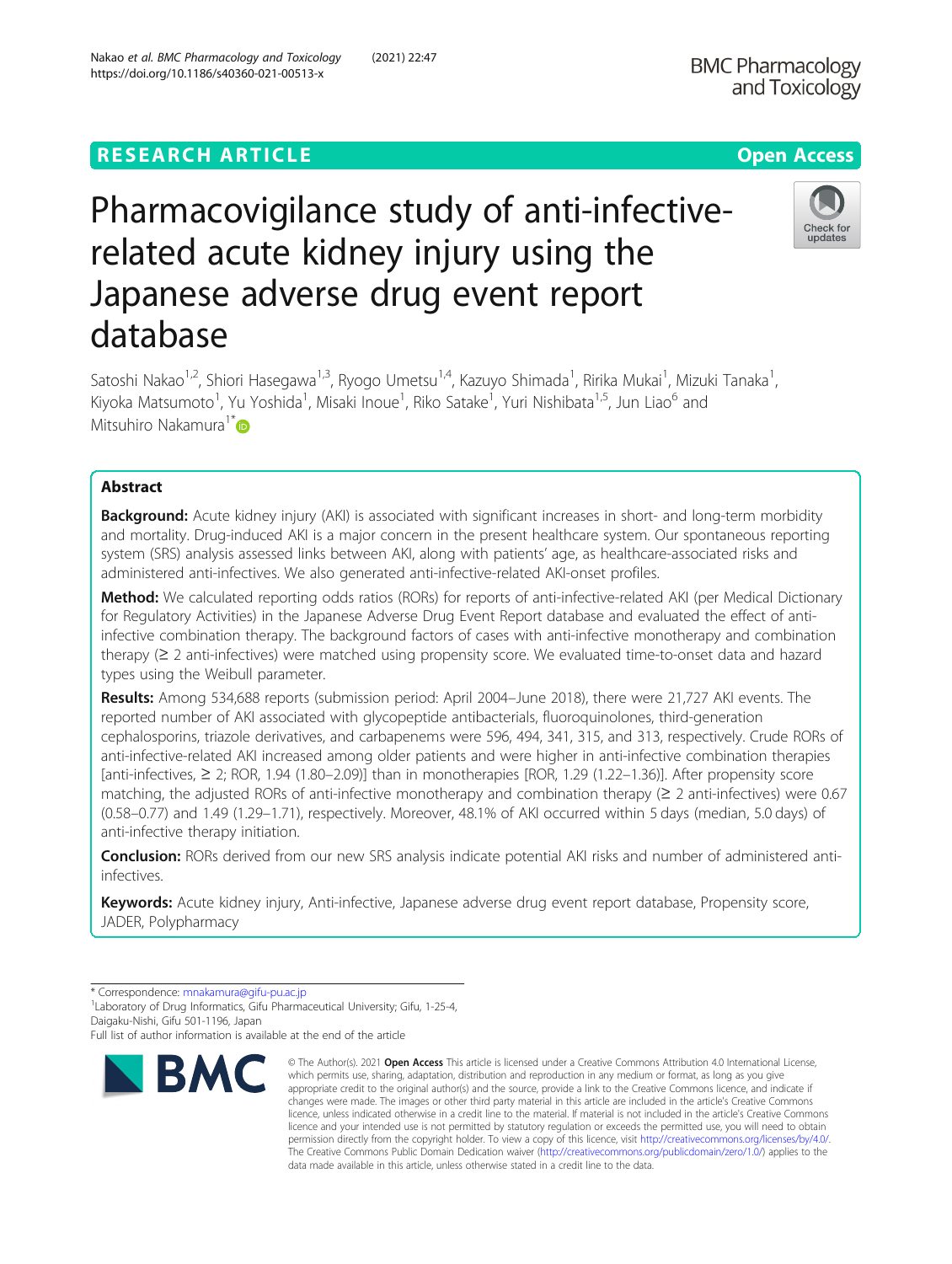#### Background

Acute kidney injury (AKI) is associated with significant increase in short- and long-term morbidity and mortality [[1\]](#page-9-0) and occurs in approximately 1–5% of all patients treated at the hospital [\[2](#page-9-0)]. AKI is a sudden episode of kidney failure or kidney damage that happens within a few hours or a few days  $[1, 3]$  $[1, 3]$  $[1, 3]$  $[1, 3]$ . Drug-induced AKI has been implicated in 8 to 60% of all cases of in-hospital AKI and as such is a recognized source of significant morbidity and mortality [[4\]](#page-9-0). Healthcare professionals should be aware of potential AKI risk since occasional fatalities have also been observed. Thus, drug-induced AKI is a major concern in the present healthcare system. AKI is pre-renally caused by cardiovascular disorders and hypovolemia, intra-renally caused by acute tubular necrosis and other parenchymal disorders, or postrenally caused by bladder obstruction and ureteral obstruction [[2,](#page-9-0) [4,](#page-9-0) [5](#page-9-0)]. Several antibiotics including penicillin analogs, cephalosporins, and ciprofloxacin are known to increase the risk of intra-renal AKI [\[5](#page-9-0)], and other antibiotics such as aminoglycosides, amphotericin B, and vancomycin have been identified as the cause of adverse events (AEs) in AKI [[4\]](#page-9-0).

Spontaneous reporting systems (SRSs), such as the US Food and Drug Administration (FDA) adverse event reporting system (FAERS) and the Japanese Adverse Drug Event Report (JADER) database, have been used in pharmacovigilance assessments [[6](#page-9-0)–[12](#page-9-0)]. The reporting odds ratio (ROR) has been used to derive an index for detecting drug-associated adverse events (AEs) [\[13](#page-9-0), [14](#page-9-0)]. A previous study using the FAERS demonstrated that vancomycin, trimethoprim–sulfamethoxazole, piperacillin–tazobactam, and ciprofloxacin have significant reporting associations with AKI  $[6]$ ; however, the study did not include less frequently used colistin and aminoglycosides and their association with AKI. Patek et al. conducted a more detailed study focused on antiinfectives using the FAERS database [[7\]](#page-9-0). It has been reported that piperacillin-tazobactam and vancomycin were frequently reported to be associated with AKI using the JADER database  $[8]$  $[8]$ . However, the detailed time-toonset profiles of antibiotics was not established clearly in SRSs; therefore, we focused on this aspect in our present study.

Polypharmacy is a well-known risk factor for AEs. Altered liver and kidney functions are considered a cause for changes in the pharmacokinetics in elderly patients [[15\]](#page-9-0). Older patients often suffer from multiple diseases and receive several drugs, which is referred to as polypharmacy [\[16](#page-9-0)–[18\]](#page-9-0). Pierson-Marchandise et al. suggested that AKI risk is particularly high corresponding to polypharmacy, and increases proportionate to the number of drugs administered [\[19\]](#page-10-0). We previously analyzed an SRS database and found that the combination of medications might increase the risk of AEs according to the index derived from the RORs [\[10,](#page-9-0) [11](#page-9-0)]. Using a multivariate logistic regression analysis technique, Abe et al. showed that the number of drugs administered and age might be more closely linked to an increased risk of kidney disorder than liver disorder [\[10](#page-9-0)]. Recently, propensity score (PS) matching has been used as an assessment approach to reduce selection bias by equating groups based on covariates or other appropriate parameters [[20](#page-10-0)]. Its usefulness has been evident from the analysis of AE reports in the FAERS database [[9\]](#page-9-0). In this study, we evaluated the anti-infective-related AKI profiles using ROR, the timeto-onset data of AKI with respect to anti-infective therapy initiation, and the effect of the number of antiinfectives administered in a clinical setting using realworld data.

#### **Methods**

The JADER dataset is publicly available and can be downloaded from the website of the Pharmaceuticals and Medical Devices Agency (PMDA) ([www.pmda.go.](http://www.pmda.go.jp) [jp](http://www.pmda.go.jp)). This study used a dataset containing information recorded between April 2004 and June 2018. The JADER database consists of four tables: patients' demographic information (DEMO), drug information (DRUG), AE information (REAC), and primary disease information (HIST). The four data tables imported to the relational database (FileMaker Pro 14 software (FileMaker, Santa Clara, CA, USA)). The "DRUG" table contains the role code assigned to each drug: "suspected drug," "concomitant drug," and "interacting drug." All drugs in the "suspected drug," "concomitant drug," and "interacting drug" association classes were used for the analyses.

The AEs in the JADER database are coded according to the preferred terminology by the Medical Dictionary for Regulatory Activities/Japanese (MedDRA/J) version 19.0 (MedDRA/J, [www.pmrj.jp/jmo/php/indexj.php](http://www.pmrj.jp/jmo/php/indexj.php)). The MedDRA dictionary is organized with a five-level hierarchy, including System Organ Class (SOC), High-Level Group Terms (HLGT), High-Level Terms (HLT), Preferred Terms (PT), and Lowest Level Terms (LLT). Preferred Terms (PTs) represent more precise medical terminology. Several studies on AKI have been reported; however, we could not find a standard criterion for the selection of PTs in each category. Patek et al. and Hosohata et al. selected a PT of "acute kidney injury" in a study on AKI [[7,](#page-9-0) [8\]](#page-9-0). Welch et al. used 22 search terms based on AKI expert opinion [\[6](#page-9-0)]. Standardized MedDRA Queries (SMQ) are groupings of MedDRA terms, ordinarily PTs, that relate to a defined medical condition [\[21](#page-10-0)]. Pierson-Marchandise et al. selected 44 PTs according to SMQ (code: 20000003) [\[19](#page-10-0)]. Selection of a large number of PTs such as SMQ generally allows identification of all possible cases inclusive of less-specific cases. Selection of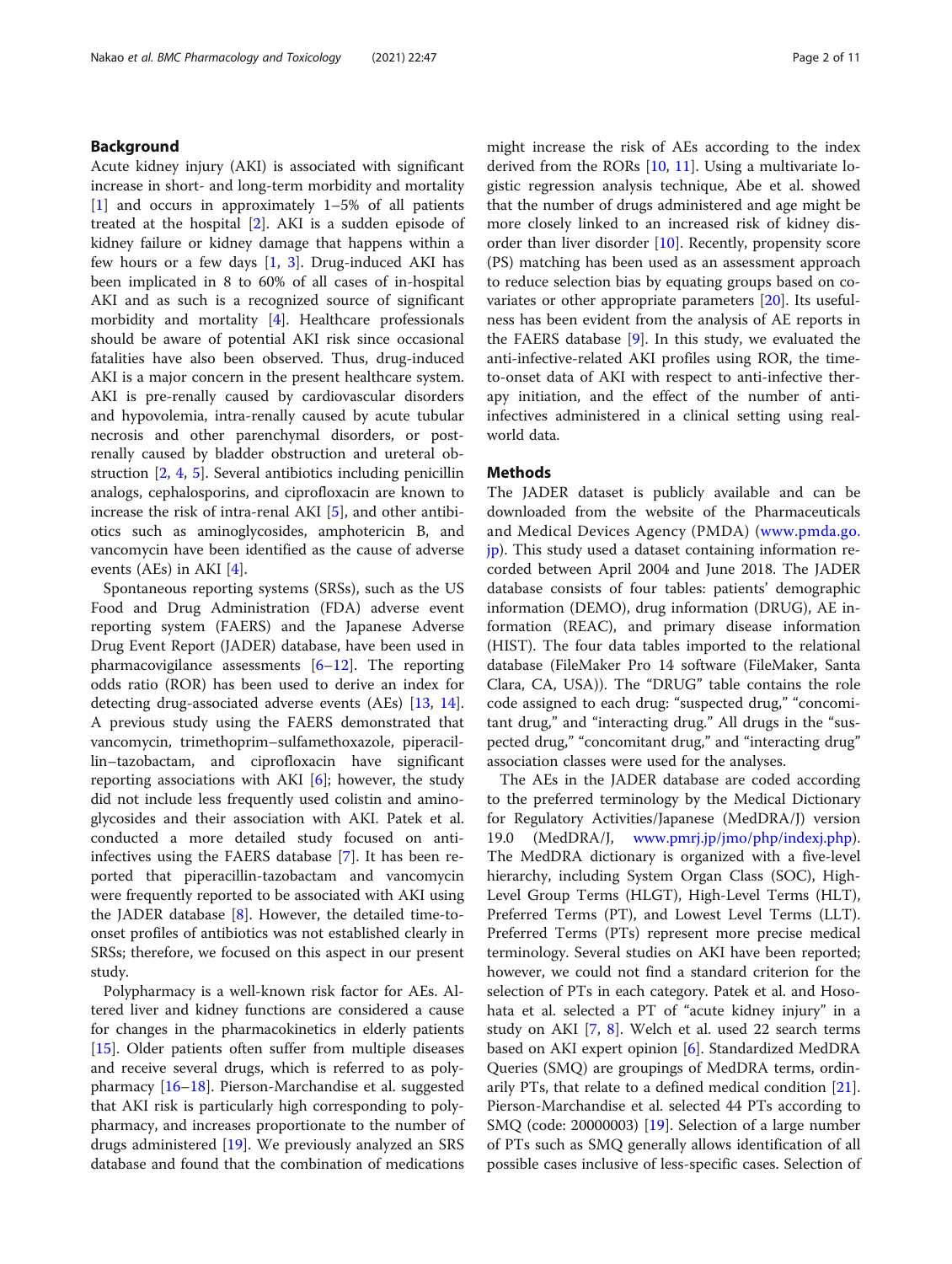small number of PTs allows identification of cases that precisely define the condition of interest. We selected 19 PTs to extract case reports of AKI-related AEs based on SMQ and previous reports (Table 1). To identify an AE signal, we calculated crude ROR by using a two-by-two contingency table [\[14](#page-9-0), [22](#page-10-0)]. The RORs indicated the presence or absence of a particular drug and a particular AE in the database, and were expressed as point estimates with 95% confidence intervals (CIs). The signal of a drug-AE combination was considered statistically significant when the estimated ROR and lower limit of the corresponding 95% CI was greater than one. The positive identification of a signal required two or more cases [\[14](#page-9-0), [22](#page-10-0)].

The propensity score (PS) matching is a statistical matching technique to construct matched sets with similar distributions of the covariates, without requiring close or exact matches on all of the individual variables [[20\]](#page-10-0). The following variables were included in the multiple logistic regression model: age, body weight, height, sepsis, and number of anti-infectives administered. The presence or absence of AKI was evaluated as the outcome. Patients with sepsis related terms input to "REAC" and "HIST" tables were considered to have a sepsis background (Table 2). Data was not arranged according to the severity of the disease because it was not included in the case reports extracted from the JADER

Table 1 List of the preferred terms of acute kidney injuryrelated adverse events

| <b>PT<sup>a</sup></b>                | PT <sup>a</sup> code  |
|--------------------------------------|-----------------------|
| Acute kidney injury                  | 10069339 <sup>b</sup> |
| Albuminuria                          | 10001580 <sup>b</sup> |
| Azotaemia                            | 10003885 <sup>b</sup> |
| Blood creatinine abnormal            | 10005481 <sup>b</sup> |
| Blood creatinine increased           | 10005483 <sup>b</sup> |
| Blood urea abnormal                  | 10005846 <sup>b</sup> |
| Blood urea increased                 | 10005851 <sup>b</sup> |
| Creatinine renal clearance abnormal  | 10068447 <sup>b</sup> |
| Creatinine renal clearance decreased | 10011372 <sup>b</sup> |
| Glomerular filtration rate decreased | 10018358 <sup>b</sup> |
| Hypercreatininaemia                  | 10062747 <sup>b</sup> |
| Oedema due to renal disease          | 10049630 <sup>b</sup> |
| Protein urine present                | 10053123 <sup>b</sup> |
| Proteinuria                          | 10037032 <sup>b</sup> |
| Renal disorder                       | 10038428              |
| Renal failure                        | 10038435 <sup>b</sup> |
| Renal function test abnormal         | 10061480 <sup>b</sup> |
| Renal impairment                     | 10062237 <sup>b</sup> |
| Renal tubular disorder               | 10038537 <sup>b</sup> |

<sup>a</sup> Preferred Term

<sup>b</sup> PTs included in the standardized MedDRA query 'acute renal failure'

| <b>Table 2</b> List of the preferred terms of Sepsis-related adverse |  |  |
|----------------------------------------------------------------------|--|--|
| events                                                               |  |  |

| PT <sup>a</sup> code |
|----------------------|
| 10053840             |
| 10057767             |
| 10069802             |
| 10054219             |
| 10054221             |
| 10015296             |
| 10053588             |
| 10058875             |
| 10054264             |
| 10054160             |
| 10063085             |
| 10049151             |
| 10054047             |
| 10058877             |
| 10040047             |
| 10040049             |
| 10040067             |
| 10040070             |
| 10056430             |
| 10054137             |
| 10048960             |
| 10048709             |
|                      |
|                      |

database. Nearest neighbor matching was performed based on the calculated PS between anti-infective monotherapy and combination therapy ( $\geq 2$  anti-infectives). A caliper width of 0.2 of the standard deviation of the logit of PS was used. The standard mean difference (SMD) was used as a covariate balance indicator between antiinfective monotherapy and combination therapy. The SMD values below 0.1 were considered optimal for an adequate covariate balance.

To assess the time-to-onset profile, the median time from the first prescription of each report to the onset of AKI was used in conjunction with the interquartile range and Weibull shape parameter (WSP) [\[12](#page-9-0), [23](#page-10-0)]. We selected an analysis period of 90 days after therapy initiation. The rate of occurrence of AEs after prescription is thought to depend on the causal mechanism. The WSP represents the failure rate distribution against time. A larger scale value (α) of the Weibull distribution indicates a wider data distribution. A smaller scale value (α) shrinks the data distribution. The WSP  $(β)$  has been used to determine the level of hazard over time without a reference population. When β is equal to 1, the hazard is considered to be constant over time. When β was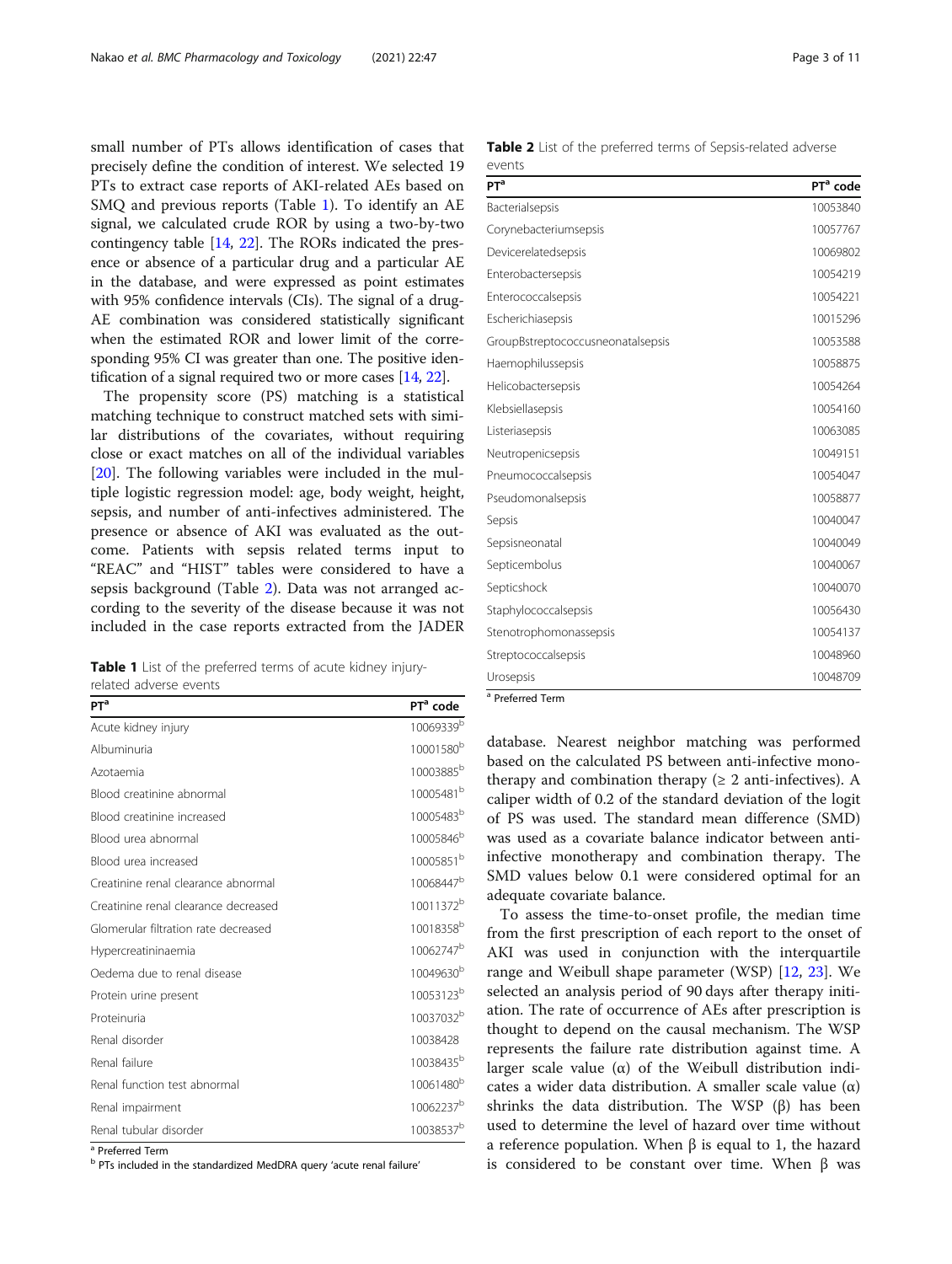<span id="page-3-0"></span>lower than 1, the hazard was considered to decrease over time (initial failure type). In contrast, when β was greater than 1, the hazard was considered to increase over time (wear-out failure type) [\[23](#page-10-0)]. The results obtained from the WSP are complementary to the results of the disproportionality analysis using ROR.

These data analyses were performed using JMP Pro 16.0 (SAS Institute, Cary, NC, USA).

Table 3 Number of reports and crude reporting odds ratio of acute kidney injury associated with anti-infectives

| <b>Classification (ATC code)</b>                                         | Total (n)      | Case (n)       | Crude ROR <sup>a</sup> (95% CIb)                           |
|--------------------------------------------------------------------------|----------------|----------------|------------------------------------------------------------|
| Total                                                                    | 534,688        | 21,727         |                                                            |
| Antibacterials                                                           |                |                |                                                            |
| Tetracyclines (J01AA)                                                    | 1763           | 75             | $1.05(0.83 - 1.32)$                                        |
| Amphenicols (J01BA)                                                      | 49             | 0              | $\mathord{\hspace{1pt}\text{--}\hspace{1pt}}^{\mathsf{c}}$ |
| Penicillins with extended spectrum (J01CA)                               | 3264           | 121            | $0.91(0.76 - 1.09)$                                        |
| Beta-lactamase sensitive penicillins (J01CE)                             | 93             | 6              | $1.63(0.71 - 3.72)$                                        |
| Beta-lactamase resistant penicillins (J01CF)                             | $\overline{0}$ | $\overline{0}$ | $\overline{\phantom{a}}^{\phantom{a}}$                     |
| Beta-lactamase inhibitors (J01CG)                                        | $\mathbf 0$    | $\overline{0}$ | $-^\mathsf{C}$                                             |
| Combinations of penicillins, incl. Beta-lactamase inhibitors (J01CR)     | 2121           | 292            | 3.81 $(3.36 - 4.31)^d$                                     |
| First-generation cephalosporins (J01DB)                                  | 1484           | 46             | $0.75(0.56 - 1.01)$                                        |
| Second-generation cephalosporins (J01DC)                                 | 1902           | 101            | 1.33 $(1.08 - 1.62)^d$                                     |
| Third-generation cephalosporins (J01DD)                                  | 7551           | 341            | 1.12 $(1.002 - 1.25)^d$                                    |
| Fourth-generation cephalosporins (J01DE)                                 | 1318           | 128            | 2.55 $(2.12 - 3.06)^d$                                     |
| Monobactams (J01DF)                                                      | 21             | $\overline{4}$ | 5.56 $(1.87 - 16.51)^d$                                    |
| Carbapenems (J01DH)                                                      | 3551           | 313            | 2.30 $(2.05 - 2.59)^d$                                     |
| Other cephalosporins and penems (J01DI)                                  | 132            | 9              | 1.73 (0.88-3.40)                                           |
| Trimethoprim and derivatives (J01EA)                                     | $\mathbf 0$    | $\overline{0}$ | $-^\mathsf{c}$                                             |
| Intermediate-acting sulfonamides (J01EC)                                 | 36             | $\overline{7}$ | 5.70 $(2.50 - 13.01)$ <sup>d</sup>                         |
| Long-acting sulfonamides (J01ED)                                         | $\overline{4}$ | $\overline{0}$ | $\mathord{\hspace{1pt}\text{--}\hspace{1pt}}^{\mathsf{c}}$ |
| Combinations of sulfonamides and trimethoprim, incl. Derivatives (J01EE) | 2738           | 261            | 2.51 $(2.20-2.85)^d$                                       |
| Macrolides (J01FA)                                                       | 5283           | 200            | $0.93(0.81 - 1.07)$                                        |
| Lincosamides (J01FF)                                                     | 757            | 55             | 1.85 $(1.41 - 2.44)^d$                                     |
| Streptogramins (J01FG)                                                   | $\overline{2}$ | 0              | $-^\mathsf{C}$                                             |
| Streptomycins (J01GA)                                                    | 153            | 9              | $1.48(0.75 - 2.89)$                                        |
| Other aminoglycosides (J01GB)                                            | 932            | 258            | 9.13 $(7.91 - 10.55)^d$                                    |
| Fluoroquinolones (J01MA)                                                 | 8571           | 494            | 1.45 $(1.33 - 1.59)^d$                                     |
| Other quinolones (J01MB)                                                 | 24             | 3              | 3.37 $(1.01 - 11.31)^d$                                    |
| Combinations of antibacterials (J01RA)                                   | 638            | 11             | $0.41(0.23 - 0.75)$                                        |
| Glycopeptide antibacterials (J01XA)                                      | 2752           | 596            | 6.68 $(6.10 - 7.32)^d$                                     |
| Polymyxins (J01XB)                                                       | 137            | 107            | 84.62 (56.43-126.89) <sup>d</sup>                          |
| Steroid antibacterials (J01XC)                                           | $\overline{2}$ | $\mathbf 0$    | $-^\mathsf{c}$                                             |
| Imidazole derivatives (J01XD)                                            | 667            | 12             | $0.43(0.24 - 0.77)$                                        |
| Nitrofuran derivatives (J01XE)                                           | 0              | 0              | $\mathord{\hspace{1pt}\text{--}\hspace{1pt}}^{\mathsf{c}}$ |
| Other antibacterials (J01XX)                                             | 2119           | 107            | 1.26 $(1.03 - 1.53)^d$                                     |
| Antimycotics                                                             |                |                |                                                            |
| Antibiotics (J02AA)                                                      | 1337           | 299            | 6.88 $(6.05 - 7.83)^d$                                     |
| Imidazole derivatives (J02AB)                                            | 100            | $\mathbf{1}$   | $\mathord{\hspace{1pt}\text{--}\hspace{1pt}}^{\mathsf{c}}$ |
| Triazole derivatives (J02AC)                                             | 3130           | 315            | 2.67 $(2.37 - 3.00)^d$                                     |
| Other antimycotics for systemic use (J02AX)                              | 1148           | 161            | 3.87 (3.28-4.58) <sup>d</sup>                              |

<sup>a</sup> Reporting Odds Ratio, <sup>b</sup> Confidence Interval, <sup>c</sup> Number of cases < 2, <sup>d</sup> Lower limit of 95% CI > 1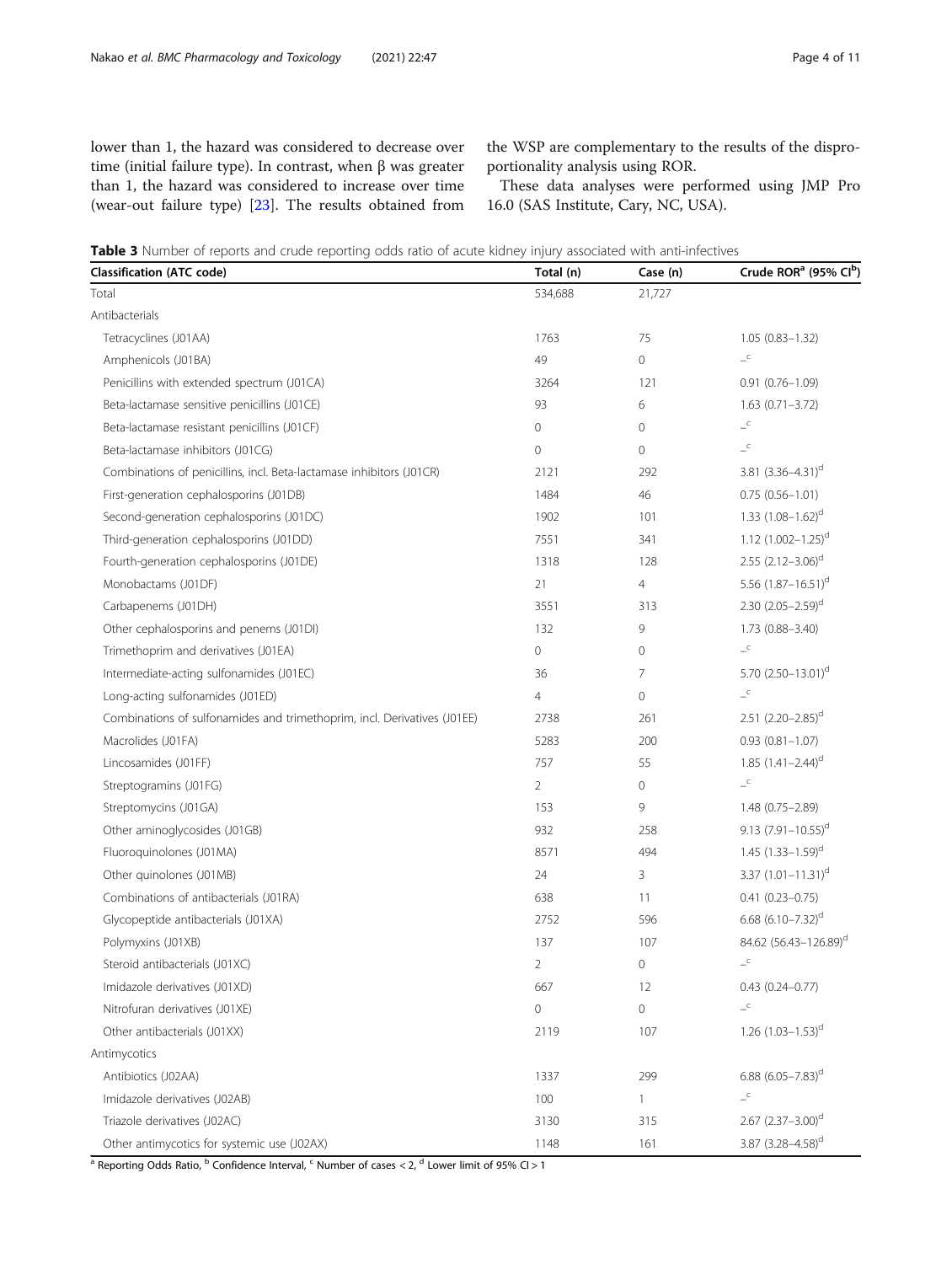#### Results

The JADER database contains 534,688 reports submitted between April 2004 and June 2018, and we identified 21,727 AKI events. According to the Anatomical Therapeutic Chemical (ATC) Classification System ([www.whocc.](http://www.whocc.no/atc_ddd_index/) [no/atc\\_ddd\\_index/\)](http://www.whocc.no/atc_ddd_index/), 145 anti-infectives were selected and categorized into 36 ATC-drug classes (S[1](#page-9-0) Table).

In the top five anti-infective therapies, glycopeptide antibacterials (ATC code: J01XA), fluoroquinolones (ATC code: J01MA), third-generation cephalosporins (ATC code: J01DD), triazole derivatives (ATC code: J02AC), and carbapenems (ATC code: J01DH), we identified 596, 494, 341, 315, and 313 reported AKIassociated AEs, respectively (Table [3](#page-3-0)). The lower limit of the 95% CI (confidence interval) of ROR was > 1 for the following drug groups: combinations of penicillins, including beta-lactamase inhibitors (ATC code: J01CR), second-generation cephalosporins (ATC code: J01DC),

third-generation cephalosporins (ATC code: J01DD), fourth-generation cephalosporins (ATC code: J01DE), monobactams (ATC code: J01DF), carbapenems (ATC code: J01DH), intermediate-acting sulfonamides (ATC code: J01EC), combinations of sulfonamides and trimethoprim, including derivatives (ATC code: J01EE), lincosamides (ATC code: J01FF), other aminoglycosides (ATC code: J01GB), fluoroquinolones (ATC code: J01MA), other quinolones (ATC code: J01MB), glycopeptide antibacterials (ATC code: J01XA), polymyxins (ATC code: J01XB), other antibacterials (ATC code: J01XX), antibiotics (ATC code: J02AA), triazole derivatives (ATC code: J02AC), and other antimycotics for systemic use (ATC code: J02AX).

AKI crude RORs (95% CI) for vancomycin, tazobactam/piperacillin, and vancomycin plus tazobactam/piperacillin were 4.00 (3.69–4.33), 3.48 (3.16–3.83), and 6.07 (4.96–7.43), respectively (Table 4). The crude RORs

**Table 4** Crude reporting odds ratio of acute kidney injury with vancomycin combination

| <b>Antibiotics or Antibiotic Combinations</b> | Total (n) | Case (n) | Crude ROR <sup>a</sup> (95% Clb) |
|-----------------------------------------------|-----------|----------|----------------------------------|
| Vancomycin                                    | 5101      | 723      | 4.00 (3.69-4.33)                 |
| Sulfamethoxazole-Trimethoprim                 | 15,548    | 938      | $1.54(1.44 - 1.65)$              |
| Vancomycin plus Sulfamethoxazole-Trimethoprim | 702       | 76       | $2.87(2.26 - 3.65)$              |
| Levofloxacin                                  | 11,764    | 627      | $1.34(1.23 - 1.45)$              |
| Vancomycin plus Levofloxacin                  | 563       | 63       | 2.98 (2.29-3.87)                 |
| Clarithromycin                                | 8040      | 318      | $0.97(0.87 - 1.09)$              |
| Vancomycin plus Clarithromycin                | 99        | 11       | 2.95 (1.58-5.53)                 |
| Meropenem                                     | 7303      | 611      | $2.19(2.01 - 2.38)$              |
| Vancomycin plus Meropenem                     | 1678      | 184      | $2.92(2.51 - 3.41)$              |
| Fluconazole                                   | 4961      | 398      | $2.08(1.87 - 2.31)$              |
| Vancomycin plus Fluconazole                   | 430       | 53       | 3.32 (2.49-4.43)                 |
| Ceftriaxone                                   | 4772      | 296      | $1.57(1.39 - 1.77)$              |
| Vancomycin plus Ceftriaxone                   | 351       | 44       | 3.39 (2.47-4.65)                 |
| Itraconazole                                  | 4354      | 254      | 1.47 (1.29-1.67)                 |
| Vancomycin plus Itraconazole                  | 305       | 41       | $3.67(2.64 - 5.10)$              |
| Cefazolin                                     | 4266      | 198      | $1.15(0.997 - 1.33)$             |
| Vancomycin plus Cefazolin                     | 298       | 21       | $1.79(1.15 - 2.79)$              |
| Cefcapene pivoxil                             | 4262      | 182      | $1.05(0.91 - 1.22)$              |
| Vancomycin plus Cefcapene pivoxil             | 58        | 5        | 2.23 (0.89-5.57)                 |
| Minocycline                                   | 4066      | 218      | $1.34(1.17 - 1.54)$              |
| Vancomycin plus Minocycline                   | 350       | 43       | $3.31(2.41 - 4.56)$              |
| Micafungin                                    | 4008      | 437      | $2.93(2.65 - 3.24)$              |
| Vancomycin plus Micafungin                    | 905       | 125      | 3.80 (3.14-4.59)                 |
| Cefepime                                      | 3971      | 299      | $1.94(1.72 - 2.18)$              |
| Vancomycin plus Cefepime                      | 652       | 88       | 3.69 (2.95-4.63)                 |
| Tazobactam/piperacillin                       | 3812      | 483      | 3.48 (3.16-3.83)                 |
| Vancomycin plus Tazobactam/piperacillin       | 584       | 119      | $6.07(4.96 - 7.43)$              |

<sup>a</sup> Reporting Odds Ratio, <sup>b</sup> Confidence Interval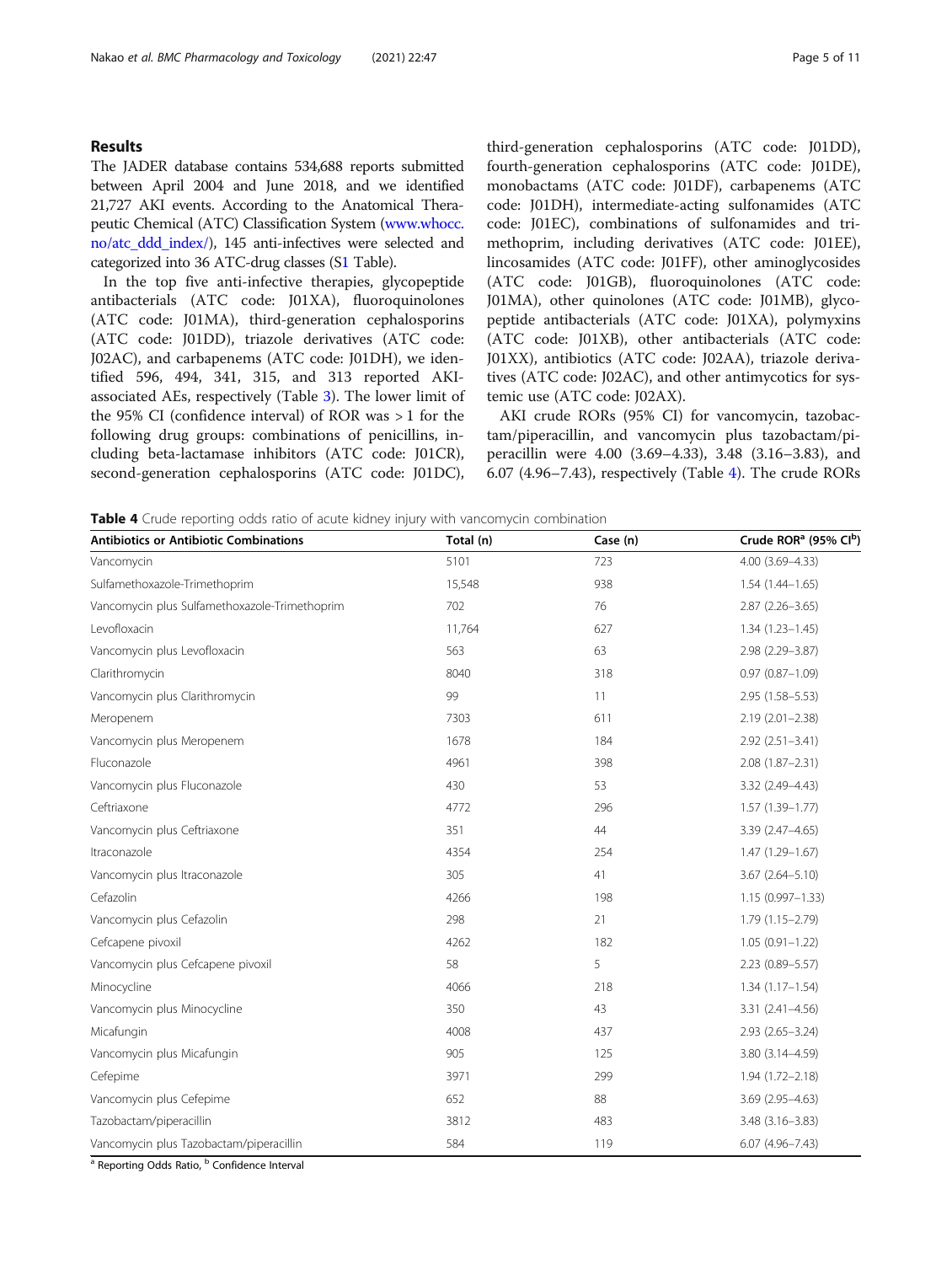(95% CI) of age (80–89, and  $\geq$  90 years), and the number of anti-infectives administered  $(1 \text{ and } \ge 2)$  were 1.58 (1.52–1.64), 1.89 (1.74–2.06), 1.29 (1.22–1.36), and 1.94 (1.80–2.09), respectively (Table 5). The Receiver Operating Characteristic (ROC) curve of the PS determine the accuracy of the model predictions of treatment allocation. The area under the ROC curve was 0.5766 (data not shown). Since the SMD of each factor was below 0.1, the background factors of cases with anti-infective monotherapy and  $\geq 2$  anti-infectives were matched (Table [6\)](#page-6-0). After the PS matching, the adjusted RORs of anti-infective monotherapy and combination therapy  $(≥$ 2 anti-infectives) were 0.67 (0.58–0.77) and 1.49 (1.29– 1.71), respectively.

Combinations containing the complete information on the treatment start date and AE onset date were extracted for the time-to-onset analysis. We evaluated 14 anti-infective categories for which the number of cases was more than 100 and the lower limit of the 95% CI exceeded 1 as shown in Table [3](#page-3-0) (Table [7](#page-8-0), S[1](#page-8-0) Figure). S[1](#page-8-0) Figure shows a histogram of the number of AKI onsets in relation to the number of days after anti-infective treatment initiation (from day 0 to day 90). The median period (interquartile range) until AKI onset caused by anti-infectives was 5.0 (2.0–11.0) days for orally (per os, po) administered anti-infectives and 5.0 (2.0–9.0) days for administration by intravenous (iv) injection. The upper limits of the 95% CI of the β value were less than 1 for po administered anti-infectives.

Table 5 Crude reporting odds ratio of acute kidney injury

|                                               | <b>Total</b> | Case <sup>a</sup> | Crude ROR <sup>b</sup> (95% CI <sup>c</sup> |
|-----------------------------------------------|--------------|-------------------|---------------------------------------------|
| Total                                         | 534,688      | 21,727            |                                             |
| Reporting year                                |              |                   |                                             |
| Male                                          | 260,713      | 11,988            | $1.31(1.27 - 1.34)$                         |
| Age                                           |              |                   |                                             |
| $\leq$ 19 years                               | 37,941       | 992               | $0.62$ $(0.58 - 0.66)$                      |
| 20-29 years                                   | 17,049       | 440               | $0.62$ $(0.56 - 0.68)$                      |
| 30-39 years                                   | 29,004       | 704               | $0.57$ $(0.53 - 0.62)$                      |
| 40-49 years                                   | 38,486       | 1247              | $0.78(0.73 - 0.82)$                         |
| 50-59 years                                   | 63,734       | 2266              | $0.86$ $(0.82 - 0.89)$                      |
| 60-69 years                                   | 113,007      | 4603              | $1.00(0.97 - 1.04)$                         |
| 70-79 years                                   | 122,114      | 5527              | $1.16(1.12 - 1.20)$                         |
| 80-89 years                                   | 61,022       | 3606              | $1.58(1.52 - 1.64)$                         |
| $\geq 90$ years                               | 8202         | 602               | 1.89 (1.74-2.06)                            |
| Anti-infectives (Antibacterials+Antimycotics) |              |                   |                                             |
| 0 drug                                        | 495,039      | 19,472            | $0.68$ $(0.65 - 0.71)$                      |
| 1 drug                                        | 29,938       | 1529              | $1.29(1.22 - 1.36)$                         |
| $\geq$ 2 drugs                                | 9711         | 726               | 1.94 (1.80-2.09)                            |

 $a<sup>a</sup>$  Number of patients with acute kidney injury,  $b<sup>b</sup>$  Reporting Odds Ratio,  $a<sup>c</sup>$ Confidence Interval

#### **Discussion**

)

AKI is a complication in clinical care that can be linked to a variety of anti-infectives. Signals indicating an association with AKI were detected in many categories of anti-infectives (Table [3](#page-3-0)). Polymyxins (ATC code: J01XB) had the highest crude ROR among 36 ATC-drug classes of anti-infectives (Table [3\)](#page-3-0). The detailed mechanism of AKI by polymyxin remains unclear [\[24](#page-10-0)]. In our study, 106 out of 107 reports on polymyxin-related AKI indicated colistin (ATC code: J01XB01) administration, which was associated with an AKI incidence rate of approximately 10 to 55% [[25\]](#page-10-0); the finding is consistent with as reported by Patek et al. that colistin had the highest AKI ROR in the FAERS database [[7\]](#page-9-0). ROR signals were also associated with other anti-infectives. Aminoglycosides cause tubular cell toxicity, and vancomycin is linked to acute interstitial nephritis [[25\]](#page-10-0). The incidence rate of nephrotoxicity is reportedly up to 58% in patients treated with aminoglycosides, but most recent reviews suggest rates of 5 to 15% [\[4](#page-9-0)]. All AKI reports in antimycotics were from amphotericin B. Amphotericin B causes AKI when used as monotherapy or combination therapy [[4\]](#page-9-0) and raises blood urea nitrogen (BUN) and serum creatinine in 80% of patients receiving a complete course of amphotericin B therapy [\[26\]](#page-10-0).

The crude ROR values indicated the occurrence of AKI in anti-infectives-treated patients in the age ranges of 70– 79 years, 80–89 years, and  $\geq$  90 years and in patients receiving anti-infective monotherapy or combination treatment ( $\geq 2$  anti-infectives) (Table 5). However, the crude ROR is insufficient for assessing the relative strength of causality between drugs and AEs and only provides an approximation of the signal strength [\[14](#page-9-0), [22](#page-10-0)].

The adjusted RORs after PS matching were used to make adjustments by multivariate logistic regression analyses, which mitigated the effects of covariates. The adjusted RORs tended to be higher in anti-infective combination therapy than in monotherapy. These results strongly suggested that the number of anti-infectives administered are related to the occurrence of AKI. A meta-analysis demonstrated that vancomycin plus piperacillin–tazobactam combination therapy had higher odds of AKI than vancomycin monotherapy, piperacillin–tazobactam monotherapy, and vancomycin plus cefepime or carbapenem combination therapy; the findings are suggestive of drug-drug interactions leading to AKI [\[7](#page-9-0), [27\]](#page-10-0). We also observed higher AKI crude ROR of vancomycin plus piperacillin–tazobactam combination therapy than that of vancomycin monotherapy and piperacillin– tazobactam monotherapy. Since vancomycin plus piperacillin–tazobactam are common empiric antibiotic combinations, these findings have important implications in antimicrobial administration.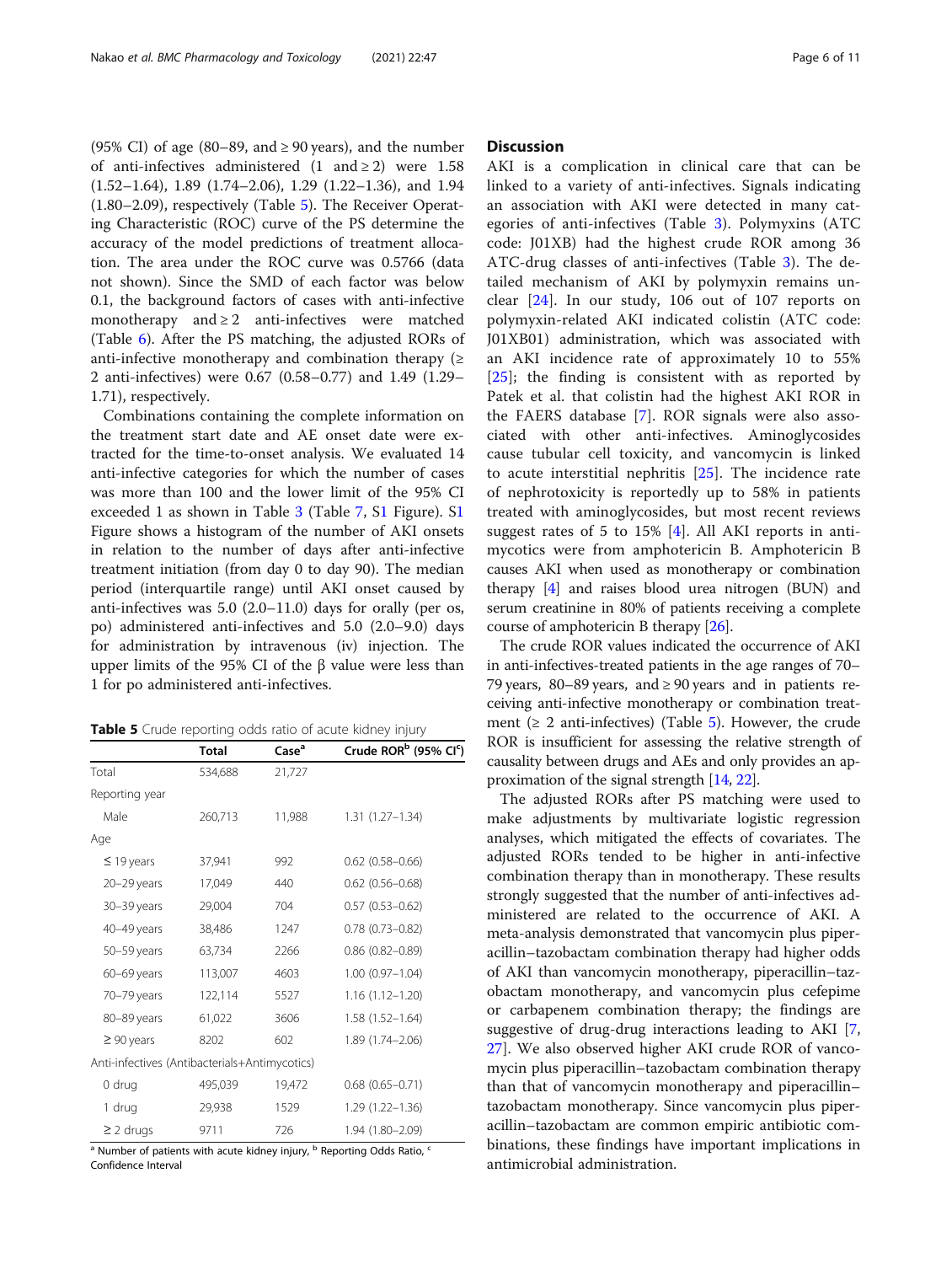<span id="page-6-0"></span>

|  |  |  |  |  |  |  |  | Table 6 Comparison of the number of reports for each factor before and after propensity score matching |  |
|--|--|--|--|--|--|--|--|--------------------------------------------------------------------------------------------------------|--|
|  |  |  |  |  |  |  |  |                                                                                                        |  |

|                                 |                                              |                                                                            |                             | after propensity score matching |                                                                        |                                                           |                                            |  |  |
|---------------------------------|----------------------------------------------|----------------------------------------------------------------------------|-----------------------------|---------------------------------|------------------------------------------------------------------------|-----------------------------------------------------------|--------------------------------------------|--|--|
| $\geq$ 2 drugs<br>$(n = 9,711)$ | 1 drug<br>$(n = 29,938)$                     | p                                                                          | Standard mean<br>difference | $\geq$ 2 drugs<br>$(n = 6,044)$ | 1 drug<br>$(n = 6,044)$                                                | p                                                         | Standard mean<br>difference                |  |  |
|                                 |                                              | $< 0.0001$ <sup>*</sup>                                                    | 0.0985                      |                                 |                                                                        | 0.5788                                                    | 0.0100                                     |  |  |
| 5683 (0.5861)                   | 16037 (0.5373)                               |                                                                            |                             | 3561 (0.5892)                   | 3591 (0.5941)                                                          |                                                           |                                            |  |  |
| 4014 (0.4139)                   | 13809 (0.4627)                               |                                                                            |                             | 2483 (0.4108)                   | 2453 (0.4059)                                                          |                                                           |                                            |  |  |
|                                 |                                              | $< 0.0001$ <sup>*</sup>                                                    |                             |                                 |                                                                        | 0.9991                                                    |                                            |  |  |
| 669 (0.0693)                    | 1671 (0.0563)                                |                                                                            |                             | 358 (0.0592)                    | 363 (0.0601)                                                           |                                                           |                                            |  |  |
| 462 (0.0479)                    | 1183 (0.0399)                                |                                                                            |                             | 285 (0.0472)                    | 265 (0.0438)                                                           |                                                           |                                            |  |  |
| 477 (0.0494)                    | 1586 (0.0534)                                |                                                                            |                             | 238 (0.0394)                    | 225 (0.0372)                                                           |                                                           |                                            |  |  |
| 599 (0.0621)                    | 2367 (0.0797)                                |                                                                            |                             | 344 (0.0569)                    | 341 (0.0564)                                                           |                                                           |                                            |  |  |
| 723 (0.0749)                    | 2186 (0.0736)                                |                                                                            |                             | 455 (0.0753)                    | 448 (0.0741)                                                           |                                                           |                                            |  |  |
| 1256 (0.1302)                   | 3506 (0.1181)                                |                                                                            |                             | 812 (0.1343)                    | 819 (0.1355)                                                           |                                                           |                                            |  |  |
| 2095 (0.2171)                   | 5787 (0.1949)                                |                                                                            |                             | 1382 (0.2287)                   | 1399 (0.2315)                                                          |                                                           |                                            |  |  |
| 2195 (0.2275)                   | 6903 (0.2325)                                |                                                                            |                             | 1476 (0.2442)                   | 1485 (0.2457)                                                          |                                                           |                                            |  |  |
| 1047 (0.1085)                   | 3821 (0.1287)                                |                                                                            |                             | 636 (0.1052)                    | 643 (0.1064)                                                           |                                                           |                                            |  |  |
| 122 (0.0126)                    | 669 (0.0225)                                 |                                                                            |                             | 57 (0.0094)                     | 55 (0.0091)                                                            |                                                           |                                            |  |  |
| 3(0.0003)                       | 7(0.0002)                                    |                                                                            |                             | 1(0.0002)                       | 1(0.0002)                                                              |                                                           |                                            |  |  |
|                                 |                                              | $< 0.0001$ <sup>*</sup>                                                    |                             |                                 |                                                                        | 0.9998                                                    |                                            |  |  |
| 0(0.0000)                       | 0(0.0000)                                    |                                                                            |                             | 0(0.0000)                       | 0(0.0000)                                                              |                                                           |                                            |  |  |
| 0(0.0000)                       | 1(0.0001)                                    |                                                                            |                             | 0(0.0000)                       | 0(0.0000)                                                              |                                                           |                                            |  |  |
| 3(0.0005)                       | 1(0.0001)                                    |                                                                            |                             | 2(0.0003)                       | 1(0.0002)                                                              |                                                           |                                            |  |  |
| 31 (0.0050)                     | 19 (0.0010)                                  |                                                                            |                             | 15 (0.0025)                     | 15 (0.0025)                                                            |                                                           |                                            |  |  |
| 22 (0.0035)                     | 44 (0.0024)                                  |                                                                            |                             | 20 (0.0033)                     | 21 (0.0035)                                                            |                                                           |                                            |  |  |
| 21 (0.0034)                     | 44 (0.0024)                                  |                                                                            |                             | 20 (0.0033)                     | 26 (0.0043)                                                            |                                                           |                                            |  |  |
| 29 (0.0047)                     | 62 (0.0033)                                  |                                                                            |                             | 28 (0.0046)                     | 27 (0.0045)                                                            |                                                           |                                            |  |  |
| 52 (0.0084)                     | 111 (0.0060)                                 |                                                                            |                             | 48 (0.0079)                     | 47 (0.0078)                                                            |                                                           |                                            |  |  |
| 46 (0.0074)                     | 85 (0.0046)                                  |                                                                            |                             | 43 (0.0071)                     | 45 (0.0074)                                                            |                                                           |                                            |  |  |
| 53 (0.0085)                     | 88 (0.0047)                                  |                                                                            |                             | 49 (0.0081)                     | 51 (0.0084)                                                            |                                                           |                                            |  |  |
| 42 (0.0068)                     | 98 (0.0053)                                  |                                                                            |                             | 40 (0.0066)                     | 41 (0.0068)                                                            |                                                           |                                            |  |  |
| 42 (0.0068)                     | 114 (0.0061)                                 |                                                                            |                             | 42 (0.0069)                     | 39 (0.0065)                                                            |                                                           |                                            |  |  |
| 58 (0.0093)                     | 132 (0.0071)                                 |                                                                            |                             | 58 (0.0096)                     | 62 (0.0103)                                                            |                                                           |                                            |  |  |
| 102 (0.0164)                    | 403 (0.0217)                                 |                                                                            |                             | 99 (0.0164)                     | 88 (0.0146)                                                            |                                                           |                                            |  |  |
| 747 (0.1202)                    | 2449 (0.1319)                                |                                                                            |                             | 727 (0.1203)                    | 723 (0.1196)                                                           |                                                           |                                            |  |  |
| 1889 (0.3038)                   | 5975 (0.3218)                                |                                                                            |                             | 1847 (0.3056)                   | 1824 (0.3018)                                                          |                                                           |                                            |  |  |
| 2108 (0.3391)                   | 6222 (0.3351)                                |                                                                            |                             | 2058 (0.3405)                   | 2084 (0.3448)                                                          |                                                           |                                            |  |  |
| 890 (0.1432)                    |                                              |                                                                            |                             | 868 (0.1436)                    | 871 (0.1441)                                                           |                                                           |                                            |  |  |
| 81 (0.0130)                     | 238 (0.0128)                                 |                                                                            |                             | 79 (0.0131)                     | 79 (0.0131)                                                            |                                                           |                                            |  |  |
| 1(0.0002)                       | 4(0.0002)                                    |                                                                            |                             |                                 | 0(0.0000)                                                              |                                                           |                                            |  |  |
| 0(0.0000)                       |                                              |                                                                            |                             |                                 |                                                                        |                                                           |                                            |  |  |
|                                 |                                              |                                                                            |                             |                                 |                                                                        |                                                           |                                            |  |  |
|                                 |                                              |                                                                            |                             |                                 |                                                                        |                                                           |                                            |  |  |
|                                 |                                              |                                                                            |                             |                                 |                                                                        |                                                           |                                            |  |  |
|                                 |                                              |                                                                            |                             |                                 |                                                                        |                                                           |                                            |  |  |
|                                 |                                              |                                                                            |                             |                                 |                                                                        |                                                           |                                            |  |  |
|                                 | 200 (0.0264)<br>264 (0.0348)<br>190 (0.0250) | 2477 (0.1334)<br>0(0.0000)<br>369 (0.0177)<br>620 (0.0298)<br>470 (0.0226) | $0.0003$ <sup>*</sup>       |                                 | 1(0.0002)<br>0(0.0000)<br>117 (0.0194)<br>162 (0.0268)<br>119 (0.0197) | 0(0.0000)<br>120 (0.0199)<br>165 (0.0273)<br>113 (0.0187) | before propensity score matching<br>0.9916 |  |  |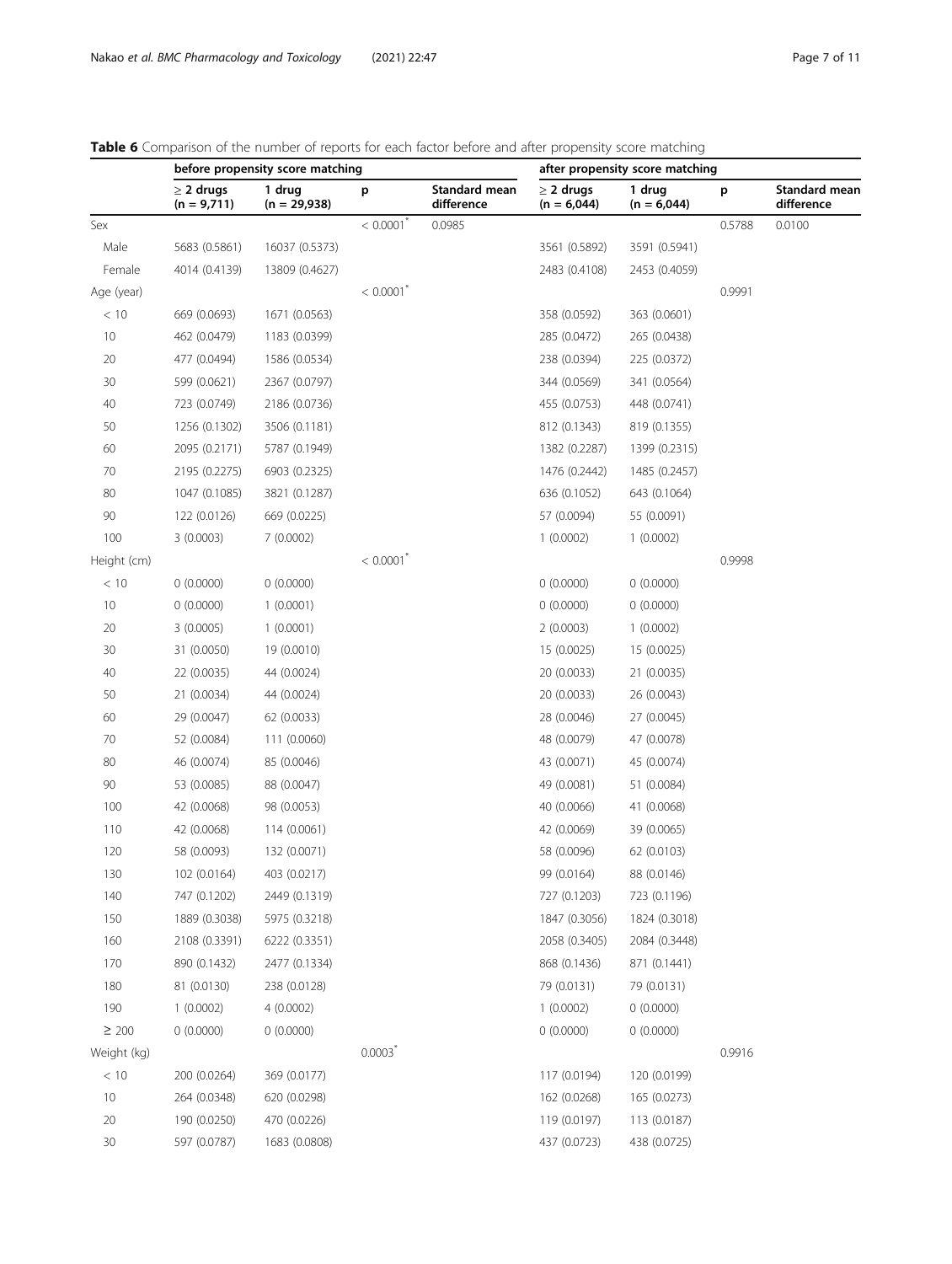|              |                                 | before propensity score matching |                         | after propensity score matching    |                                 |                         |        |                                    |  |
|--------------|---------------------------------|----------------------------------|-------------------------|------------------------------------|---------------------------------|-------------------------|--------|------------------------------------|--|
|              | $\geq$ 2 drugs<br>$(n = 9,711)$ | 1 drug<br>$(n = 29,938)$         | p                       | <b>Standard mean</b><br>difference | $\geq$ 2 drugs<br>$(n = 6,044)$ | 1 drug<br>$(n = 6,044)$ | p      | <b>Standard mean</b><br>difference |  |
| 40           | 1813 (0.2390)                   | 4929 (0.2366)                    |                         |                                    | 1498 (0.2478)                   | 1492 (0.2469)           |        |                                    |  |
| 50           | 2213 (0.2917)                   | 6176 (0.2964)                    |                         |                                    | 1844 (0.3051)                   | 1851 (0.3063)           |        |                                    |  |
| 60           | 1506 (0.1985)                   | 4135 (0.1985)                    |                         |                                    | 1204 (0.1992)                   | 1212 (0.2005)           |        |                                    |  |
| 70           | 559 (0.0737)                    | 1672 (0.0802)                    |                         |                                    | 457 (0.0756)                    | 465 (0.0769)            |        |                                    |  |
| 80           | 156 (0.0206)                    | 503 (0.0241)                     |                         |                                    | 132 (0.0218)                    | 131 (0.0217)            |        |                                    |  |
| 90           | 47 (0.0062)                     | 157 (0.0075)                     |                         |                                    | 44 (0.0073)                     | 32 (0.0053)             |        |                                    |  |
| 100          | 15 (0.0020)                     | 62 (0.0030)                      |                         |                                    | 9(0.0015)                       | 10 (0.0017)             |        |                                    |  |
| 110          | 12 (0.0016)                     | 19 (0.0009)                      |                         |                                    | 10 (0.0017)                     | 6(0.0010)               |        |                                    |  |
| 120          | 4(0.0005)                       | 7(0.0003)                        |                         |                                    | 1(0.0002)                       | 0(0.0000)               |        |                                    |  |
| 130          | 0(0.0000)                       | 3(0.0001)                        |                         |                                    | 0(0.0000)                       | 0(0.0000)               |        |                                    |  |
| 140          | 4(0.0005)                       | 3(0.0001)                        |                         |                                    | 3(0.0005)                       | 2(0.0003)               |        |                                    |  |
| 150          | 3(0.0004)                       | 11 (0.0005)                      |                         |                                    | 3(0.0005)                       | 3(0.0005)               |        |                                    |  |
| 160          | 3(0.0004)                       | 7(0.0003)                        |                         |                                    | 3(0.0005)                       | 4(0.0007)               |        |                                    |  |
| 170          | 0(0.0000)                       | 5(0.0002)                        |                         |                                    | 0(0.0000)                       | 0(0.0000)               |        |                                    |  |
| 180          | 0(0.0000)                       | 2(0.0001)                        |                         |                                    | 0(0.0000)                       | 0(0.0000)               |        |                                    |  |
| 190          | 0(0.0000)                       | 0(0.0000)                        |                         |                                    | 0(0.0000)                       | 0(0.0000)               |        |                                    |  |
| $\geq 200$   | 1(0.0001)                       | 2(0.0001)                        |                         |                                    | 1(0.0002)                       | 0(0.0000)               |        |                                    |  |
| Sepsis       |                                 |                                  | $< 0.0001$ <sup>*</sup> | 0.2190                             |                                 |                         | 0.7867 | 0.0048                             |  |
|              | 799 (0.0823)                    | 953 (0.0318)                     |                         |                                    | 478 (0.0791)                    | 470 (0.0778)            |        |                                    |  |
| $\mathbf{0}$ | 8912 (0.9177)                   | 28985 (0.9682)                   |                         |                                    | 5566 (0.9209)                   | 5574 (0.9222)           |        |                                    |  |

Table 6 Comparison of the number of reports for each factor before and after propensity score matching (Continued)

 $* P < 0.05$ 

Aging is known to decrease renal drug elimination [[28\]](#page-10-0), which is associated with an increased risk of AKI by high drug exposure in the elderly. Rybak et al. reported AKI incidence rates of 5, 11, and 22% in patients treated with vancomycin monotherapy, aminoglycoside monotherapy, and combination therapy consisting of vancomycin and one aminoglycoside, respectively [\[29](#page-10-0)]. Thus, anti-infective combination therapy may increase the risk of AKI in older patients, which should be considered more carefully in clinical practice.

The time-to-onset analysis derived the daily numbers of onset events. We found that 48.1% of anti-infectiverelated AKI occurred within 5 days of treatment initiation, and the median for anti-infective-related AKI onset was 5.0 days post-initiation (Table [7](#page-8-0), S[1](#page-8-0) Figure). We did not detect statistically significant differences of timeto-onset profiles among the different types of antiinfectives (14 ATC-drug classes) or the route of administration (iv versus po). The finding that there is no significant difference in AKI time-to-onset profile with respect to dosage forms (iv versus po) is interesting and warrants future studies for its validation.

There are inherent limitations in using SRS data. For example, the length of the post-launch period of the

drug, the notification of AEs, missing data, overreporting of AKI associated with antimicrobials, especially in the elderly, and under-reporting affect SRS analysis. There was no suitable comparison group, and data on patient characteristics were incomplete. The results of anti-infective combination therapy were partially refined using the PS matching technique. Therefore, adjusted RORs are likely to have improved odds accuracy compared to that of crude RORs.

It has been reported that angiotensin-converting enzyme inhibitors, angiotensin receptor blockers, nonsteroidal anti-inflammatory drugs, calcineurin inhibitor (cyclosporine, tacrolimus), sulfonamides, acyclovir, rifampin, phenytoin, interferon, and proton pump inhibitors are involved in AKI [[5\]](#page-9-0). In this study, we did not evaluate the effect of concomitant drugs other than antiinfectives. More reliable epidemiological studies will be needed to derive the causal constraints from this analysis.

#### Conclusions

The JADER database, which includes clinicians' reports of potential AE concerns related to drugs, is a useful tool for pharmacovigilance because it is based on real-world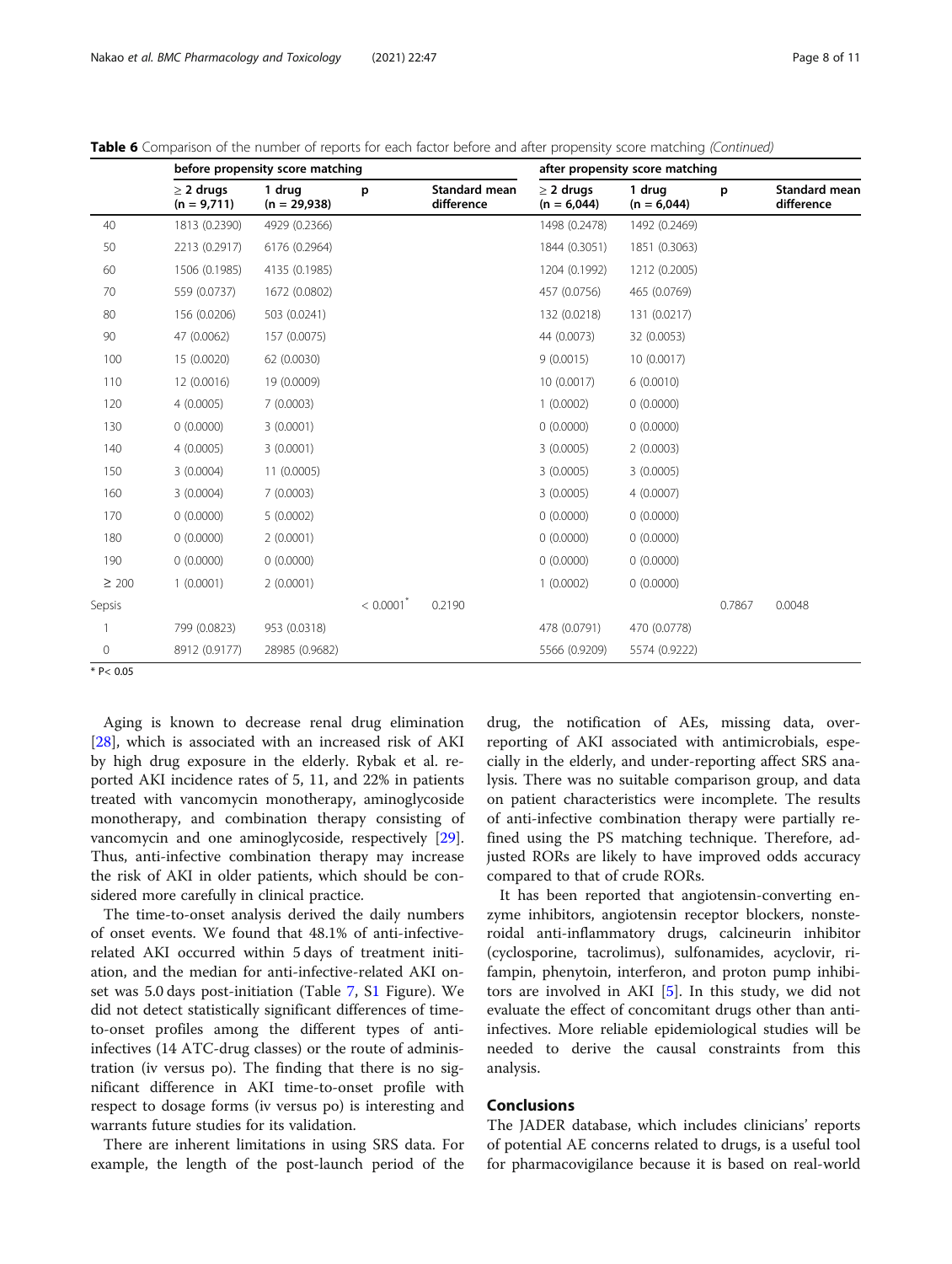<span id="page-8-0"></span>

| <b>Classification (ATC code)</b>                                            | <b>Administration route</b>                | Case           | Median (day)          | Scale parameter          | Shape parameter            |  |
|-----------------------------------------------------------------------------|--------------------------------------------|----------------|-----------------------|--------------------------|----------------------------|--|
|                                                                             | (po: per os; iv:<br>intravenous injection) | (n)            | $(25 - 75%)$          | α (95% Cl <sup>a</sup> ) | $β$ (95% Cl <sup>a</sup> ) |  |
| Total                                                                       | po                                         | 756            | $5.0$ $(2.0 - 11.0)$  | 10.60 (9.68-11.59)       | $0.87$ $(0.82 - 0.92)$     |  |
|                                                                             | iv                                         | 1800           | $5.0(2.0-9.0)$        | 8.28 (7.88-8.71)         | $1.03(0.99 - 1.06)$        |  |
| Antibacterials                                                              |                                            |                |                       |                          |                            |  |
| Combinations of penicillins, incl. Beta-lactamase                           | po                                         | 9              | $3.0(2.5 - 11.5)$     | 8.00 (1.94-30.36)        | $0.65(0.34 - 1.06)$        |  |
| inhibitors (J01CR)                                                          | iv                                         | 180            | $4.0(2.0 - 8.0)$      | 7.43 (6.34-8.69)         | $1.04(0.93 - 1.15)$        |  |
| Second-generation cephalosporins (J01DC)                                    | po                                         | 8              | $4.5(1.5-9.0)$        | $6.95(3.85 - 12.12)$     | $1.79(0.83 - 3.20)$        |  |
|                                                                             | iv                                         | 56             | $3.0(1.0-5.8)$        | 5.16 (3.86-6.82)         | $1.06$ $(0.85 - 1.30)$     |  |
| Third-generation cephalosporins (J01DD)                                     | po                                         | 93             | $3.0(1.0 - 7.0)$      | 7.06 (5.47-9.06)         | $0.90(0.77 - 1.05)$        |  |
|                                                                             | iv                                         | 138            | $4.0$ $(2.0 - 7.0)$   | $7.23(6.01 - 8.66)$      | $1.02$ $(0.89 - 1.15)$     |  |
| Fourth-generation cephalosporins (J01DE)                                    | po                                         | $\mathbf{1}$   |                       |                          |                            |  |
|                                                                             | iv                                         | 83             | $5.0$ $(2.0 - 11.0)$  | 8.24 (6.73-10.02)        | 1.19 (0.999-1.40)          |  |
| Carbapenems (J01DH)                                                         | po                                         | 0              |                       |                          |                            |  |
|                                                                             | iv                                         | 190            | $5.0(2.0-9.0)$        | 8.63 (7.37-10.08)        | $1.03(0.92 - 1.14)$        |  |
| Combinations of sulfonamides and trimethoprim,<br>incl. Derivatives (J01EE) | po                                         | 112            | $8.5(4.0-21.0)$       | 17.57 (13.98-21.94)      | $0.89(0.77 - 1.01)$        |  |
|                                                                             | iv                                         | 14             | $3.0(1.8-4.0)$        | $3.65(2.54 - 5.15)$      | $1.75(1.12 - 2.48)$        |  |
| Other aminoglycosides (J01GB)                                               | po                                         | 3              |                       |                          |                            |  |
|                                                                             | iv                                         | 143            | $7.0$ $(3.0 - 11.0)$  | $9.64(8.35 - 11.09)$     | $1.27(1.12 - 1.43)$        |  |
| Fluoroquinolones (J01MA)                                                    | po                                         | 232            | $4.0$ $(2.0 - 8.0)$   | 7.62 (6.52-8.89)         | $0.92$ $(0.83 - 1.01)$     |  |
|                                                                             | iv                                         | 95             | $4.0(2.0 - 7.0)$      | 7.00 (5.72-8.53)         | $1.14(0.97 - 1.33)$        |  |
| Glycopeptide antibacterials (J01XA)                                         | po                                         | 10             | $7.0(2.0-10.3)$       | 13.15 (4.90-33.47)       | $0.79(0.47 - 1.18)$        |  |
|                                                                             | iv                                         | 353            | $5.0$ $(2.0 - 10.0)$  | 8.69 (7.82-9.63)         | $1.10(1.01 - 1.18)$        |  |
| Polymyxins (J01XB)                                                          | po                                         | $\mathbf{0}$   |                       |                          |                            |  |
|                                                                             | iv                                         | 83             | $3.0(1.0-6.0)$        | $6.25(5.07 - 7.64)$      | $1.26(1.05-1.49)$          |  |
| Other antibacterials (J01XX)                                                | po                                         | 9              | $10.0$ $(5.5 - 12.0)$ | 10.06 (6.65-14.84)       | $2.07(1.13 - 3.27)$        |  |
|                                                                             | iv                                         | 39             | $3.0(1.0 - 7.0)$      | 7.75 (4.92-11.98)        | $0.86$ (0.66-1.09)         |  |
| Antimycotics                                                                |                                            |                |                       |                          |                            |  |
| Antibiotics (J02AA)                                                         | po                                         | 3              |                       |                          |                            |  |
|                                                                             | iv                                         | 154            | $5.0(2.0-9.3)$        | $9.00(7.45 - 10.82)$     | $0.94(0.83 - 1.05)$        |  |
| Triazole derivatives (J02AC)                                                | po                                         | 88             | $9.5(3.0-23.0)$       | 19.11 (14.82-24.44)      | $0.94(0.79 - 1.11)$        |  |
|                                                                             | iv                                         | 59             | $5.0$ $(2.0 - 18.0)$  | 13.06 (9.27-18.17)       | $0.83$ $(0.68 - 1.01)$     |  |
| Other antimycotics for systemic use (J02AX)                                 | po                                         | $\overline{2}$ |                       |                          |                            |  |
|                                                                             | iv                                         | 82             | $5.0$ $(3.0 - 11.0)$  | 10.84 (8.42-13.86)       | $0.96(0.81 - 1.12)$        |  |

a Confidence Interval

data derived from clinical practice. We used adjusted RORs after PS matching to identify the risk of antiinfective-related AKI linked to the number of antiinfectives administered. We observed higher AKI crude ROR of vancomycin plus piperacillin–tazobactam combination therapy than that of vancomycin monotherapy and piperacillin–tazobactam monotherapy. The median period of anti-infective-related AKI onset was 5 days after therapy initiation. We believe that our data will provide guidance for reducing the incidence of AEs in elderly patients receiving polypharmacy.

#### Abbreviations

AKI: Acute kidney injury; SRS: Spontaneous reporting systems; JADER: Japanese Adverse Drug Event Report; PMDA: Pharmaceuticals and Medical Devices Agency; MedDRA: Medical Dictionary for Regulatory Activities; WSP: Weibull shape parameter

#### Supplementary Information

The online version contains supplementary material available at [https://doi.](https://doi.org/10.1186/s40360-021-00513-x) [org/10.1186/s40360-021-00513-x](https://doi.org/10.1186/s40360-021-00513-x).

Additional file 1: Figure S1. Histograms and the corresponding Weibull shape parameters of AKIs associated with 14 anti-infective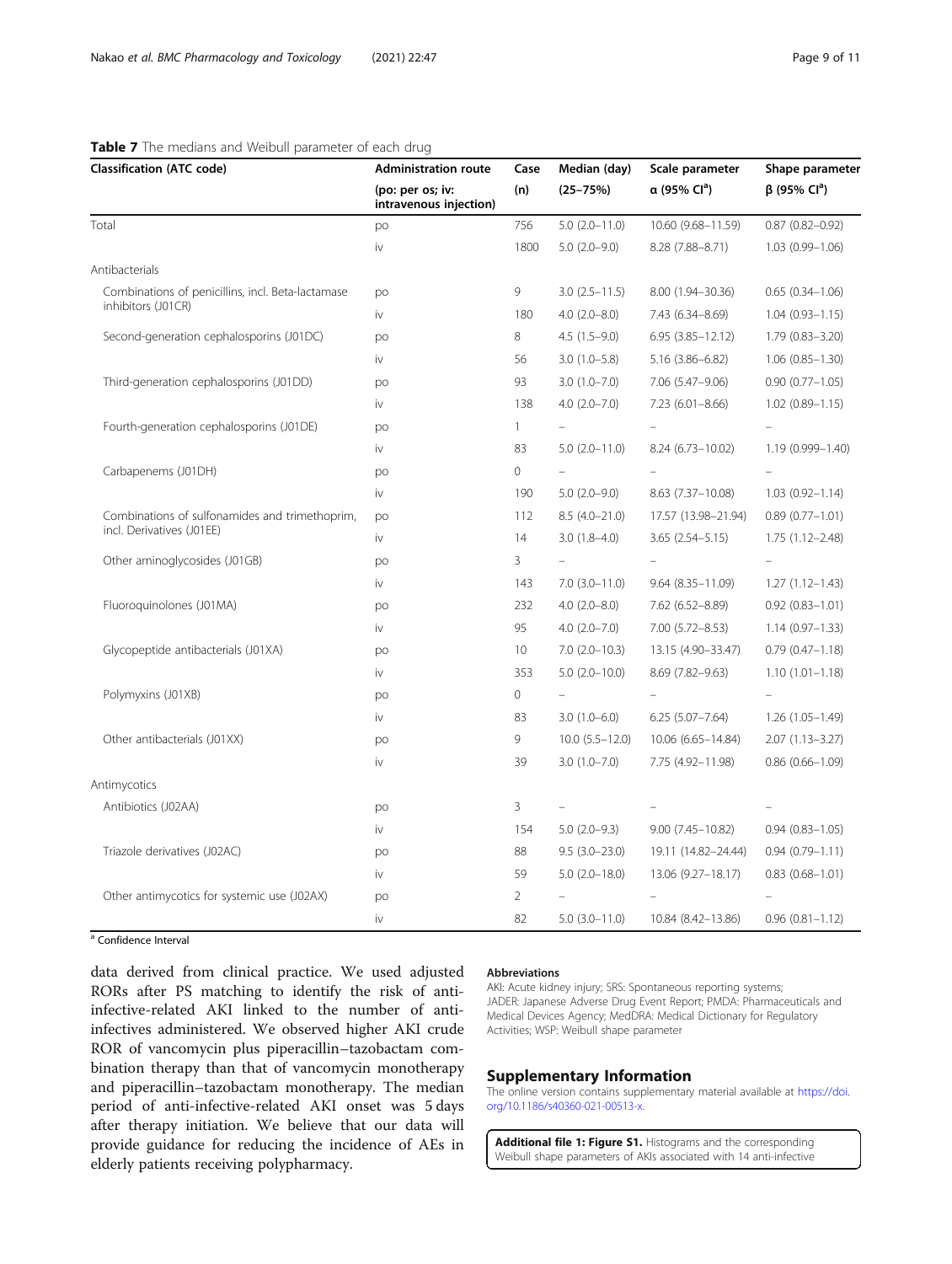<span id="page-9-0"></span>categories for which the number of cases was more than 100 and the lower limit of the 95% CI exceeded 1 in Table 3. Three different time-toonset periods of reported cases per anti-infective category were the limit to calculate the Weibull shape parameter. Six anti-infective categories [fourth-generation cephalosporins (po), carbapenems (po), other aminoglycosides (po), polymyxins (po), antibiotics (po), other antimycotics for systemic use (po)] did not meet this limit.

Additional file 2: Table S1. Suspected drugs classified by the Anatomical Therapeutic Chemical classification system and the Defined Daily Dose (ATC/DDD).

#### Acknowledgements

Not applicable.

#### Authors' contributions

All authors have contributed to this scientific work and approved the final version of the manuscript. SN, SH, and MN designed this study, performed the data analyses, and wrote the manuscript. RU, and YN involved in methodology and software. KS, RM, MT, KM, YY, MI, and RS assisted the data curation and validation. JL supervised the drafting of the manuscript. All authors took responsibility for the integrity of the data and accuracy of the data analysis.

#### Funding

This research was partially supported by JSPS KAKENHI Grant Number, 17 K08452, 20 K10408, and 21 K06646). The funders had no role in the study design, data collection and analysis, decision to publish this article, or its preparation.

#### Availability of data and materials

The datasets used and/or analyzed during the current study are available from the corresponding author on reasonable request.

#### Declarations

#### Ethics approval and consent to participate

Not applicable. Our research does not fall within the purview of any of the following laws and guidelines: "Clinical Trials Act (Act No. 16 of April 14, 2017)," "Act on Securing Quality, Efficacy and Safety of Products Including Pharmaceuticals and Medical Devices (Law number: Act No. 145 of 1960, Last Version: Amendment of Act No. 50 of 2015)," "Guideline for good clinical practice E6 (R1), [https://www.pmda.go.jp/int-activities/int-harmony/ich/0076.](https://www.pmda.go.jp/int-activities/int-harmony/ich/0076.html) [html,](https://www.pmda.go.jp/int-activities/int-harmony/ich/0076.html)" "Ethical guidelines for human genome and gene analysis research, [https://www.mhlw.go.jp/general/seido/kousei/i-kenkyu/genome/0504sisin.](https://www.mhlw.go.jp/general/seido/kousei/i-kenkyu/genome/0504sisin.html) [html,](https://www.mhlw.go.jp/general/seido/kousei/i-kenkyu/genome/0504sisin.html)" and "Ethical Guidelines for Medical and Health Research Involving Human Subjects, [https://www.mhlw.go.jp/stf/seisakunitsuite/bunya/](https://www.mhlw.go.jp/stf/seisakunitsuite/bunya/hokabunya/kenkyujigyou/i-kenkyu/index.html#HID1_mid1.) [hokabunya/kenkyujigyou/i-kenkyu/index.html#HID1\\_mid1.](https://www.mhlw.go.jp/stf/seisakunitsuite/bunya/hokabunya/kenkyujigyou/i-kenkyu/index.html#HID1_mid1.)" Therefore, it is not subject to ethical examination. The study was an observational study without any research subjects. No consent to participate was required due to the retrospective nature of this study.

No administrative permissions or licenses were required to access the raw data from the Japanese Adverse Drug Event Report database because all results were obtained from data openly available online from the PMDA website. All data from the JADER database were fully anonymized by the regulatory authority before we accessed them.

#### Consent for publication

Not applicable.

#### Competing interests

Ryogo Umetsu is an employee of Micron Inc. The rest of authors have no conflict of interest.

#### Author details

<sup>1</sup> Laboratory of Drug Informatics, Gifu Pharmaceutical University; Gifu, 1-25-4, Daigaku-Nishi, Gifu 501-1196, Japan. <sup>2</sup>Present Address: Department of Pharmacy, Kyushu University Hospital, Fukuoka, Japan. <sup>3</sup>Division of Pharmacy, Kobe City Medical Center General Hospital, Kobe, Hyogo, Japan. <sup>4</sup>Present Address: Micron Inc, Tokyo, Japan. <sup>5</sup>Present Address: Division of Pharmacy, Japanese Red Cross Wakayama Medical Center, Wakayama, Japan.

6 Department of Pharmaceutical Informatics and Biological Statistics, School of Science, China Pharmaceutical University, Nanjing, China.

Received: 9 July 2020 Accepted: 21 July 2021 Published online: 30 August 2021

#### References

- 1. Moore PK, Hsu RK, Liu KD. Management of acute kidney injury: core curriculum 2018. Am J Kidney Dis. 2018;72(1):136–48. [https://doi.org/10.1](https://doi.org/10.1053/j.ajkd.2017.11.021) [053/j.ajkd.2017.11.021.](https://doi.org/10.1053/j.ajkd.2017.11.021)
- 2. Patschan D, Muller GA. Acute kidney injury. J Inj Violence Res. 2015;7(1):19– 26. <https://doi.org/10.5249/jivr.v7i1.604>.
- 3. KDIGO (Kidney Disease: Improving Global Outcomes). Clinical Practice Guideline for Acute Kidney Injury. 2012. Available from: [https://kdigo.org/](https://kdigo.org/wp-content/uploads/2016/10/KDIGO-2012-AKI-Guideline-English.pdf) [wp-content/uploads/2016/10/KDIGO-2012-AKI-Guideline-English.pdf.](https://kdigo.org/wp-content/uploads/2016/10/KDIGO-2012-AKI-Guideline-English.pdf) Accessed 2 July 2020.
- 4. Khalili H, Bairami S, Kargar M. Antibiotics induced acute kidney injury: incidence, risk factors, onset time and outcome. Acta Med Iran. 2013;51(12): 871–8.
- 5. Rahman M, Shad F, Smith MC. Acute kidney injury: a guide to diagnosis and management. Am Fam Physician. 2012;86(7):631–9.
- 6. Welch HK, Kellum JA, Kane-Gill SL. Drug-associated acute kidney injury identified in the United States Food and Drug Administration adverse event reporting system database. Pharmacotherapy. 2018;38(8):785–93. [https://doi.](https://doi.org/10.1002/phar.2152) [org/10.1002/phar.2152.](https://doi.org/10.1002/phar.2152)
- 7. Patek TM, Teng C, Kennedy KE, Alvarez CA, Frei CR. Comparing acute kidney injury reports among antibiotics: a pharmacovigilance study of the FDA adverse event reporting system (FAERS). Drug Saf. 2020;43(1):17–22. [https://](https://doi.org/10.1007/s40264-019-00873-8) [doi.org/10.1007/s40264-019-00873-8.](https://doi.org/10.1007/s40264-019-00873-8)
- 8. Hosohata K, Inada A, Oyama S, Furushima D, Yamada H, Iwanaga K. Surveillance of drugs that most frequently induce acute kidney injury: a pharmacovigilance approach. J Clin Pharm Ther. 2019;44(1):49–53. [https://](https://doi.org/10.1111/jcpt.12748) [doi.org/10.1111/jcpt.12748](https://doi.org/10.1111/jcpt.12748).
- 9. Akimoto H, Oshima S, Negishi A, Ohara K, Ohshima S, Inoue N, et al. Assessment of the risk of suicide-related events induced by concomitant use of antidepressants in cases of smoking cessation treatment with varenicline and assessment of latent risk by the use of varenicline. PLoS One. 2016;11(9):e0163583. <https://doi.org/10.1371/journal.pone.0163583>.
- 10. Abe J, Umetsu R, Uranishi H, Suzuki H, Nishibata Y, Kato Y, et al. Analysis of polypharmacy effects in older patients using Japanese adverse drug event report database. PLoS One. 2017;12(12):e0190102. [https://doi.org/10.1371/](https://doi.org/10.1371/journal.pone.0190102) [journal.pone.0190102](https://doi.org/10.1371/journal.pone.0190102).
- 11. Kato Y, Umetsu R, Abe J, Ueda N, Nakayama Y, Kinosada Y, et al. Hyperglycemic adverse events following antipsychotic drug administration in spontaneous adverse event reports. J Pharm Health Care Sci. 2015;1(1):15. <https://doi.org/10.1186/s40780-015-0015-6>.
- 12. Hasegawa S, Ikesue H, Nakao S, Shimada K, Mukai R, Tanaka M, et al. Analysis of immune-related adverse events caused by immune checkpoint inhibitors using the Japanese adverse drug event report database. Pharmacoepidemiol Drug Saf. 2020;29(10):1279–94. [https://doi.org/10.1002/](https://doi.org/10.1002/pds.5108) [pds.5108.](https://doi.org/10.1002/pds.5108)
- 13. van Puijenbroek EP, Egberts AC, Heerdink ER, Leufkens HG. Detecting drugdrug interactions using a database for spontaneous adverse drug reactions: an example with diuretics and non-steroidal anti-inflammatory drugs. Eur J Clin Pharmacol. 2000;56(9–10):733–8. [https://doi.org/10.1007/s002280000215.](https://doi.org/10.1007/s002280000215)
- 14. Poluzzi E, Raschi E, Piccinni C, Ponti FD. Data mining techniques in pharmacovigilance: analysis of the publicly accessible FDA adverse event reporting system (AERS). Intech. 2012. [https://doi.org/10.5772/50095.](https://doi.org/10.5772/50095) Accessed 2 July 2020.
- 15. ElDesoky ES. Pharmacokinetic-pharmacodynamic crisis in the elderly. Am J Ther. 2007;14(5):488–98. <https://doi.org/10.1097/01.mjt.0000183719.84390.4d>.
- 16. Washington, DC: US Goverment Printing Office. Federal interagency forum on aging-related statistics. Older Americans Update 2006: Key indicators of well-being. Available from: [https://agingstats.gov/docs/PastReports/2006/](https://agingstats.gov/docs/PastReports/2006/OA2006.pdf) [OA2006.pdf](https://agingstats.gov/docs/PastReports/2006/OA2006.pdf) Accessed 2 July 2020.
- 17. Gurwitz JH. Polypharmacy: a new paradigm for quality drug therapy in the elderly? Arch Intern Med. 2004;164(18):1957–9. [https://doi.org/10.1001/a](https://doi.org/10.1001/archinte.164.18.1957) [rchinte.164.18.1957.](https://doi.org/10.1001/archinte.164.18.1957)
- 18. Hajjar ER, Cafiero AC, Hanlon JT. Polypharmacy in elderly patients. Am J Geriatr Pharmacother. 2007;5(4):345–51. [https://doi.org/10.1016/j.amjopha](https://doi.org/10.1016/j.amjopharm.2007.12.002) [rm.2007.12.002.](https://doi.org/10.1016/j.amjopharm.2007.12.002)